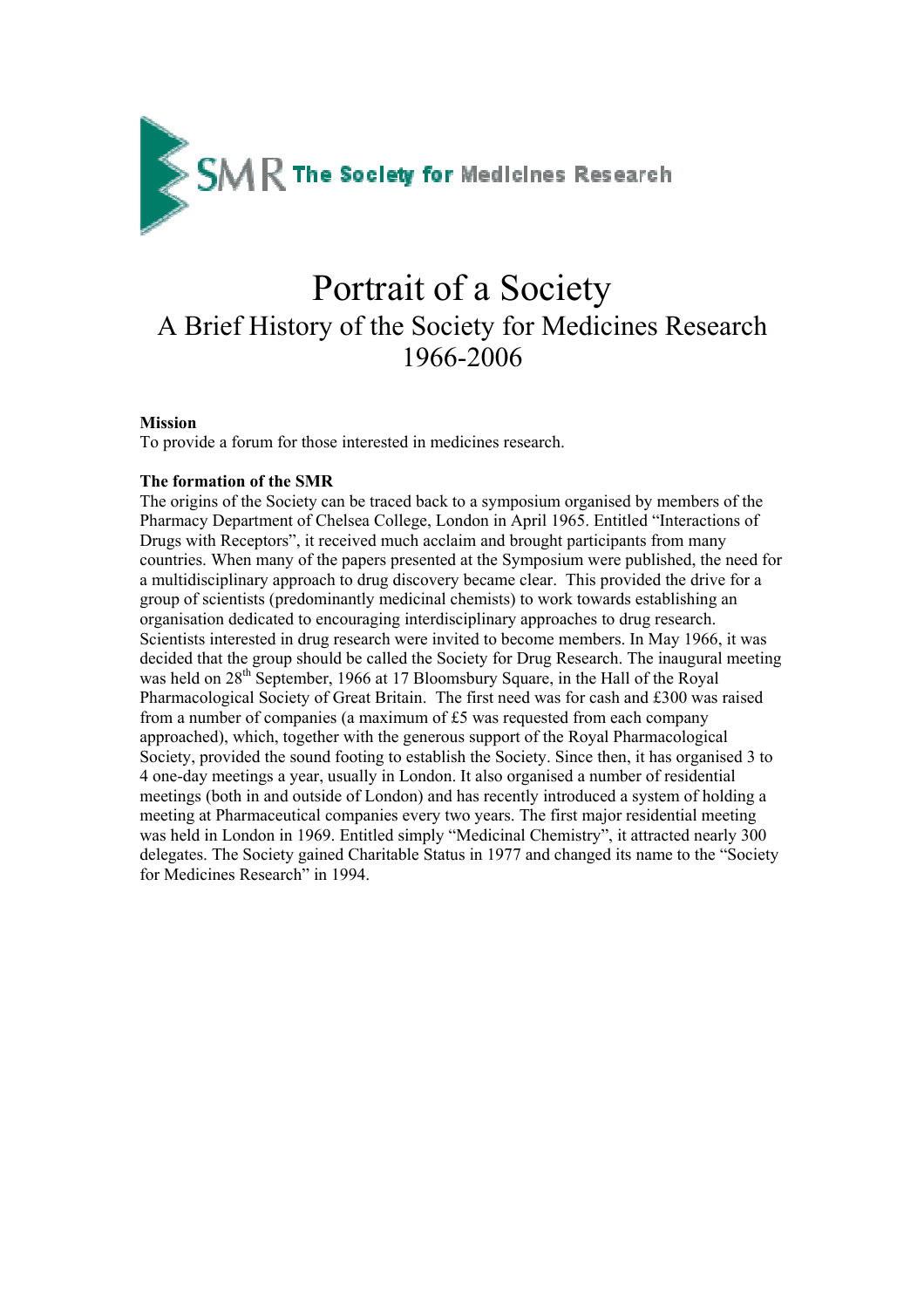# **Membership profile**

Members of the SMR come from all sections of the medicines discovery community, as shown below:



# **The SMR prize**

In 1981, we established a biennial award for drug discovery (see Table). The prize is a combination of both cash and a celebratory certificate. Within our professional lives, we achieve success either as an individual or as a member of a team. Seldom, however do we celebrate these achievements. The Society for Medicines Research Award for Drug Discovery provides a perfect conduit for scientific recognition of therapeutic inventions. Individuals, teams and the institutional source of the invention are duly acknowledged for their contribution by the scientific community. The multi-disciplinary nature of the achievement is inherent in this award, from a Society that places the whole of the research process at the heart of its credo. With members from all disciplines of drug research, we are proud to recognize the successes of others in order to help the individuals and their host institution gain the reward and kudos they deserve from within the medicines research community.

The SMR award is intended to recognise outstanding research leading to drug discovery. The distinguishing feature of the award is the clear demonstration of scientific innovation leading to actual drug discovery, which in most cases will require that the discovery is in very late clinical trials or on the market. The award is not limited to an individual but may be granted to a group or team.

| Year | Prizewinner(s)     | Contribution                                                   |
|------|--------------------|----------------------------------------------------------------|
| 2006 | Dr Napoleone       | A new therapy for cancer: The Avastin story                    |
|      | Ferrara, Genentech |                                                                |
| 2003 | Dr Juerg           | The successful discovery and development of Glivec             |
|      | Zimmermann, Dr     | (Imatinib) a selective tyrosine kinase inhibitor introduced as |
|      | Elisabeth          | a safe treatment for chronic myeloid leukaemia                 |
|      | Buchdunger, Dr     |                                                                |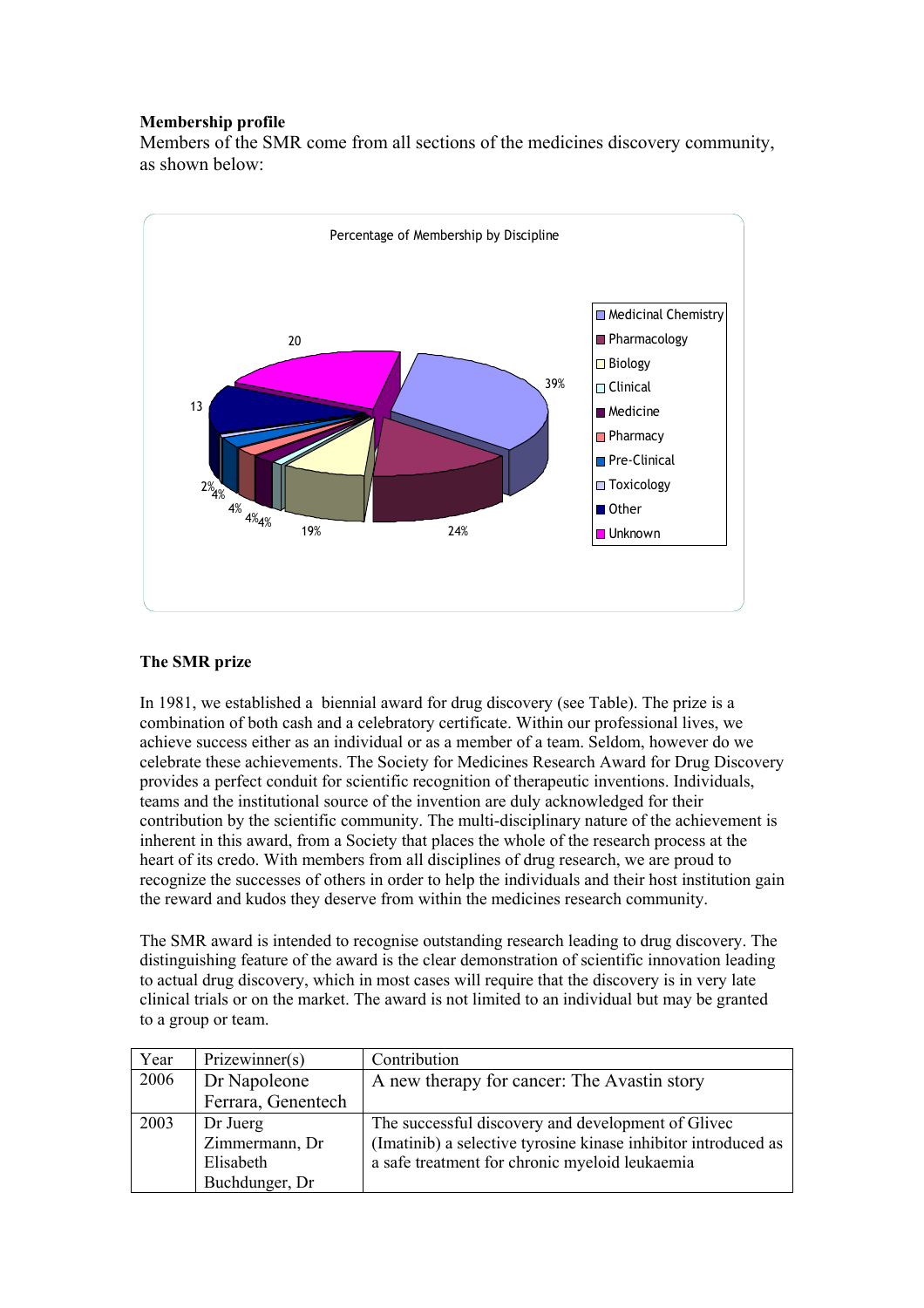|      | Ulrike Pfaar, Dr Peter     |                                                              |
|------|----------------------------|--------------------------------------------------------------|
|      | Graf, Dr John Ford         |                                                              |
|      | and Dr Renaud              |                                                              |
|      | Capdeville                 |                                                              |
| 2001 | Dr Michael                 | Improving insulin sensitivity as an approach to the          |
|      | Cawthorne, Dr              | treatment of Type 2 Diabetes Mellitus, and for their seminal |
|      | Stephen Smith, Dr          | and enabling contributions in the discovery of rosiglitazone |
|      | Barrie Cantello, Mr        | (Avandia), which promises to be an innovative new            |
|      | Richard Hindley and        | medicine for treating the disease.                           |
|      | Dr David Haigh             |                                                              |
| 1999 | Dr David Tupper, Mr        | Olanzapine                                                   |
|      | Terence Hotten and         |                                                              |
|      | Dr Nicholas Moore          |                                                              |
|      | (Eli Lilly)                |                                                              |
| 1997 | Drs Duncan,                | Saquinavir                                                   |
|      | <b>Redshaw and Roberts</b> |                                                              |
|      | (Roche)                    |                                                              |
| 1995 | Prof Pat Humphrey          | Sumatriptan                                                  |
|      | (Glaxo)                    |                                                              |
| 1993 | Dr Ken Richardson          | Fluconazole                                                  |
|      | (Pfizer)                   |                                                              |
| 1991 | Drs Dutta, Furr and        | Zoladex                                                      |
|      | Hutchinson (ICI)           |                                                              |
| 1989 | Sir James Black, in        | Beta-blockers and H2 antagonists                             |
|      | association with Dr        |                                                              |
|      | Albert Crowther &          |                                                              |
|      | Prof Robin Ganellin        |                                                              |
|      | (ICI and SK&F)             |                                                              |
| 1987 | Prof John Stenlake         | Atracurium                                                   |
|      | (University of             |                                                              |
|      | Strathclyde)               |                                                              |
| 1985 | Dr David Jack              | Identifying and developing anti-asthmatic and anti-ulcer     |
|      |                            | drugs                                                        |
| 1983 | Mr Peter Doyle             | The discovery and development of semi-synthetic antibiotics  |

# **Encouraging student participation**

The SMR has a broader purpose than professional development. A significant proportion of our meeting attendees are students, normally post-graduates. We believe our meetings strengthen the intellectual base of the life science sector in the UK, for future careers in the pharmaceutical industry and in academia. We have therefore set up a student bursary fund, supported by those likely to benefit from a strong pool of university leavers eager to enter the pharmaceutical industry. We are very pleased to report the donation of a cornerstone contribution of £5,000 from AstraZeneca as a major employer in this sector in the UK. We intend to run this fund separately from the rest of the SMR's accounts in order that its accountability is guaranteed. Disbursements would be supported by investment income to the fund. The benefits will be long-lasting, stimulating many future years of student learning opportunities followed by many more years of productive contribution to the UK science base. Other major pharmaceutical companies are also being invited to support the SMR Student Bursary Fund.

## **Collaboration with Prous**

In 1997, the SMR began collaborating with Prous publishing on the basis of publishing reports of SMR meetings in their journal, Drug News and Perspectives.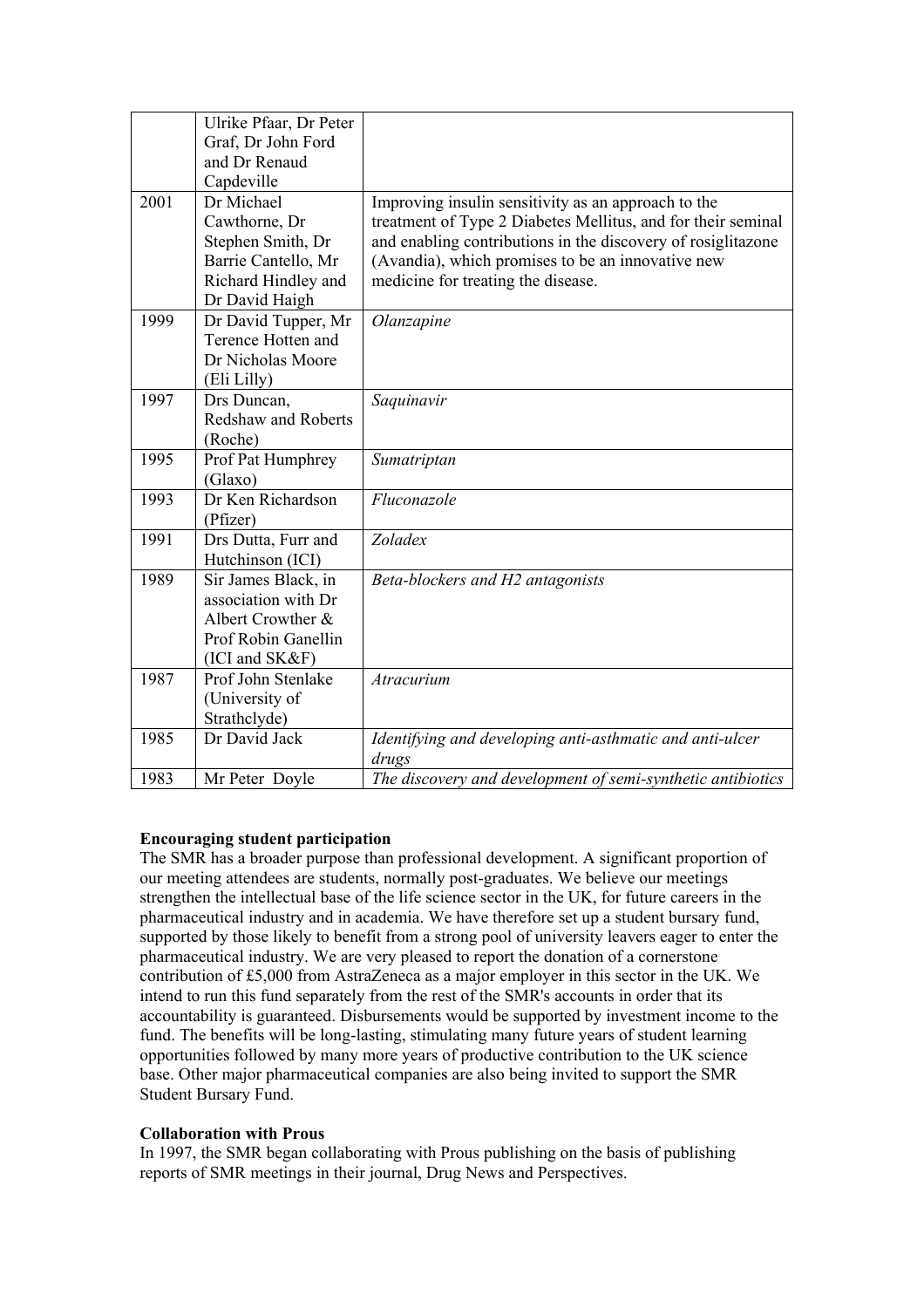♦ Williams R Searcey M and Potter B .Cancer Treatments for the New Millennium Drug News Perspect 19(4), May 2006 229-232

## 2005

- Williams R and Brown K. Chemical genetics and genomics and drug discovery... Drug News Perspect. 2005 May;18(4):285-8.
- ♦ Morris ID and Palmer AM. Therapeutic strategies for tissue regeneration Drug News Perspect. 2005 Oct;18(8):525-30.
- ♦ Cowley P and Witherington J. Challenges facing drug discovery in vascular disease. Drug News Perspect. 2005 Dec;18(10):657-62.
- ♦ Armer R, Warne P and Witherington J. Recent disclosures of clinical drug candidates Drug News Perspect. 2006 Jan-Feb;19(1):65-72.

## 2004

- ♦ Palmer AM and Stephenson FA. CNS drug discovery: challenges and solutions. Drug News Perspect. 2005 Jan-Feb;18(1):51-7
- ♦ Williams R and Morris I. Meeting the needs of type 2 diabetes patients Drug News Perspect. 2004 Oct;17(8):539-42
- ♦ Hodgson S, Charlton S, Warne P. Chemokines and drug discovery Drug News Perspect. 2004 Jun;17(5):335-8.
- ♦ Armer RE and Cowley PM. Trends in medicinal chemistry 2004.Drug News Perspect. 2005 Mar;18(2):142-8.

## 2003

- ♦ Warne P and Page C. Is there a best strategy for drug discovery? Drug News Perspect. 2003 Apr;16(3):177-82.
- ♦ Armer AE and Morris ID Trends in early drug safety. Drug News Perspect. 2004 Mar; 17(2): 143-8..
- ♦ SMR Committee Successes in drug discovery and design.. Drug News Perspect. 2004 Apr;17(3):213-8
- ♦ Pullar S and Palmer AM Pharmacotherapy for neuropathic pain: progress and prospects. Drug News Perspect. 2003 Nov;16(9):622-30.

## 2002

- ♦ Morris I and Williams Research Strategies for Orphan G-Protein-Coupled Receptors. Drug News Perspect. 2002 May;15(4):249-252
- ♦ Palmer AM New horizons in drug metabolism, pharmacokinetics and drug discovery. Drug News Perspect. 2003 Jan-Feb;16(1):57-62
- ♦ Nagy JM and Brown KA Proteomics: New Developments in Target Discovery Drug News Perspect. 2002 Nov;15(9):601-603.
- ♦ Armer RE and Cowley PM. Trends in medicinal chemistry 2004. Drug News Perspect. 2005 Mar;18(2):142-8.

- ♦ Hansel TT Smoking-related lung disease: prospects for new drug therapy.. Drug News Perspect. 2001 Apr;14(3):175-80.
- ♦ Cavalla D Adaptations and innovations in drug delivery.. Drug News Perspect. 2001 Oct;14(8):495-9.Nagy JM and Brown KA Proteomics: New Developments in Target Discovery Drug News Perspect. 2002 Nov;15(9):601-603.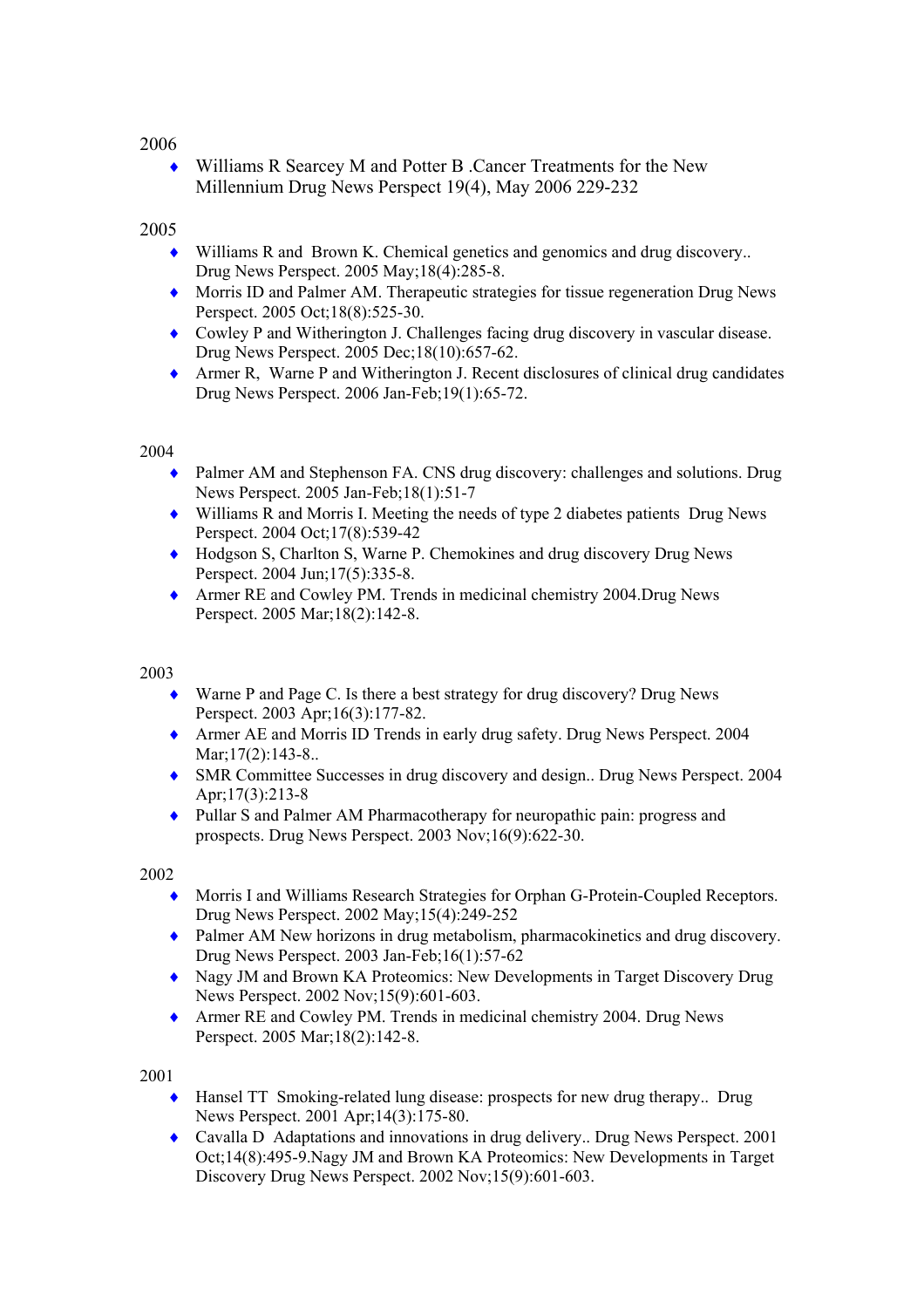♦ SMR Committee. Case Histories in Drug Discovery and Design 2001 Drug News Perspect 15(1), Jan.-Feb. 2002

## 2000

- ♦ Jupp RA, Palmer AM and Greengrass PM. Functional genomics. Drug News Perspect. 2000 Apr;13(3):188-92
- ♦ Palmer AM, Greengrass PM and Cavalla D The role of mitochondria in apoptosis. Drug News Perspect. 2000 Aug;13(6):378-84
- ◆ Conquering Antibacterial Resistance
- Trends in Medicinal Chemistry

1998

- ♦ Gilmore J and Horton R. Stroke: therapeutic approaches Drug News Perspect 11(7), September<sub>438-441</sub>
- ♦ Wilson CA and Cavalla D Update on antiobesity drugs Drug News Perspect 11(4), May 1998 240-247

The Abstracts for some of these publications are shown below:

## **Cancer Treatments for the New Millennium**

The SMR Symposium *Cancer Treatments for the New Millennium* was held on March 9, 2006, at the National Heart and Lung Institute, Imperial College London. The conference program brought together an international line-up of speakers representing academia, biotech and large pharma to discuss the development status of a number of new innovative treatments for the treatment or prevention of cancer. Presentations also focused on how new technologies are being applied to the design of the next generation of cancer drugs and the fundamental biological challenges that must be addressed in attempting to discover effective new treatments.

## **Chemical genetics and genomics and drug discovery**

The SMR Symposium Chemical Genetics and Genomics: What Are They and Are They Helping Drug Discovery was held on March 10, 2005 at the National Heart and Lung Institute, Imperial College London. The conference program brought together an international line up of speakers representing academia, biotechnology and large pharmaceutical companies to discuss a variety of drug discovery strategies, falling under the umbrella terminology Chemical Genomics and Genetics. Highlights of the meeting are discussed.

#### **Therapeutic strategies for tissue regeneration**

Tissue regeneration represents an emerging approach to the development of new medicines. It has even been described as the major therapeutic approach of the 21st century. Realization of this promise depends on overcoming a number of significant challenges. In the Society for Medicines Research symposium, held on June 6, 2005, in London, United Kingdom, and organized by Prof. Ian Morris (Hull York Medical School, York, UK) and Dr. Alan M. Palmer (Pharmidex, London, UK), several visionaries shared their confidence and determination to overcome these challenges. It is clear that persistence in this difficult area of research is increasingly paying dividends as the commercial potential of strategies for tissue regeneration are recognized by the biopharmaceutical industry, investors and government funding agencies worldwide.

#### **Challenges facing drug discovery in vascular disease**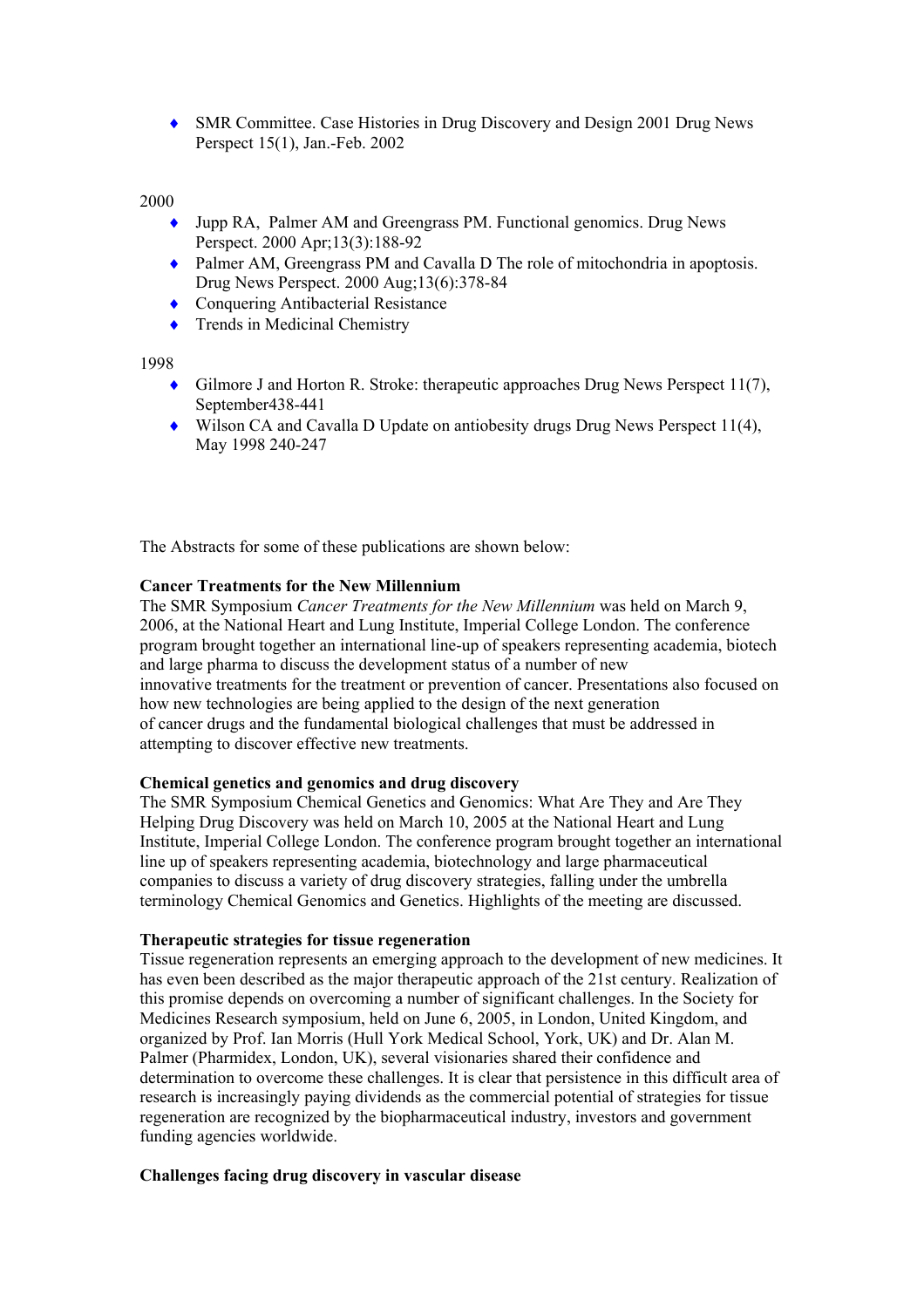The Society for Medicines Research symposium Challenges Facing Drug Discovery in Vascular Disease was held September 30, 2005, at Organon Research, Newhouse, Scotland. The conference brought together an international panel of speakers representing academia and the pharmaceutical industry to review approaches to the treatment of diseases affecting the vasculature. The focus of the meeting was on atherosclerosis and one of its clinical manifestations, stroke. The meeting reviewed current and emerging therapeutic approaches and improving technologies to monitor risk and disease progression in patients.

## **Recent disclosures of clinical drug candidates**

On December 8, 2005, the Society for Medicines Research held a one-day meeting in London, United Kingdom, entitled Recent Disclosures of Clinical Drug Candidates. The meeting brought together speakers from Europe representing the pharmaceutical industry and provided an overview of some the latest approaches being taken in a range of therapeutic areas such as oncology, inflammation, CNS disease and reproductive medicine. 2006

## **Chemokines and drug discovery**

Chemokines and Drug Discovery was a one-day meeting organized by the Society for Medicines Research, held at the Novartis Horsham Research Centre in Horsham, United Kingdom, on March 11, 2004. More than 100 scientists, mostly from industry, attended this meeting.

## **Type II Diabetes: Mechanisms and Emerging Therapeutic**

The SMR Symposium 'Type II Diabetes: Mechanisms and Emerging Therapeutic Targets' was held on 17th June 2004 at the National Heart and Lung Institute, Imperial College, London. The conference programme brought together an international program of speakers representing academia, small biotech and large pharma to review approaches aimed at increasing our understanding of the aetiology of the disease and advances in the development of novel therapeutics. Type II Diabetes is a major, worldwide healthcare problem and the incidence of this disease is rising. In the USA alone 13.3 million people were diagnosed with diabetes in 2002, an increase of 5.8 million in a decade following an alarming trend beginning in the eighties. People who have diabetes are at an increased risk of developing serious life threatening complications, notably cardiovascular disease as well as experiencing morbidity, which severely impairs their quality of life. This trend will pose an increasing burden

on governmental healthcare budgets.

## **Successes in drug discovery and design.**

The Society for Medicines Research (SMR) held a one-day meeting on case histories in drug discovery on December 4, 2003, at the National Heart and Lung Institute in London. These meetings have been organized by the SMR biannually for many years, and this latest meeting proved extremely popular, attracting a capacity audience of more than 130 registrants. The purpose of these meetings is educational; they allow those interested in drug discovery to hear key learnings from recent successful drug discovery programs. There was no overall linking theme between the talks, other than each success story has led to the introduction of a new and improved product of therapeutic use. The drug discovery stories covered in the meeting were extremely varied and, put together, they emphasized that each successful story is unique and special. This meeting is also special for the SMR because it presents the "SMR Award for Drug Discovery" in recognition of outstanding achievement and contribution in the area. It should be remembered that drug discovery is an extremely risky business and an extremely costly and complicated process in which the success rate is, at best, low.

## **Pharmacotherapy for neuropathic pain: progress and prospects.**

Neuropathic pain, a persistent chronic pain resulting from damage to the central or peripheral pain signaling pathway, has become an area of intense research activity--largely because it represents a disorder with high unmet medical need. It is not a single disease entity, but rather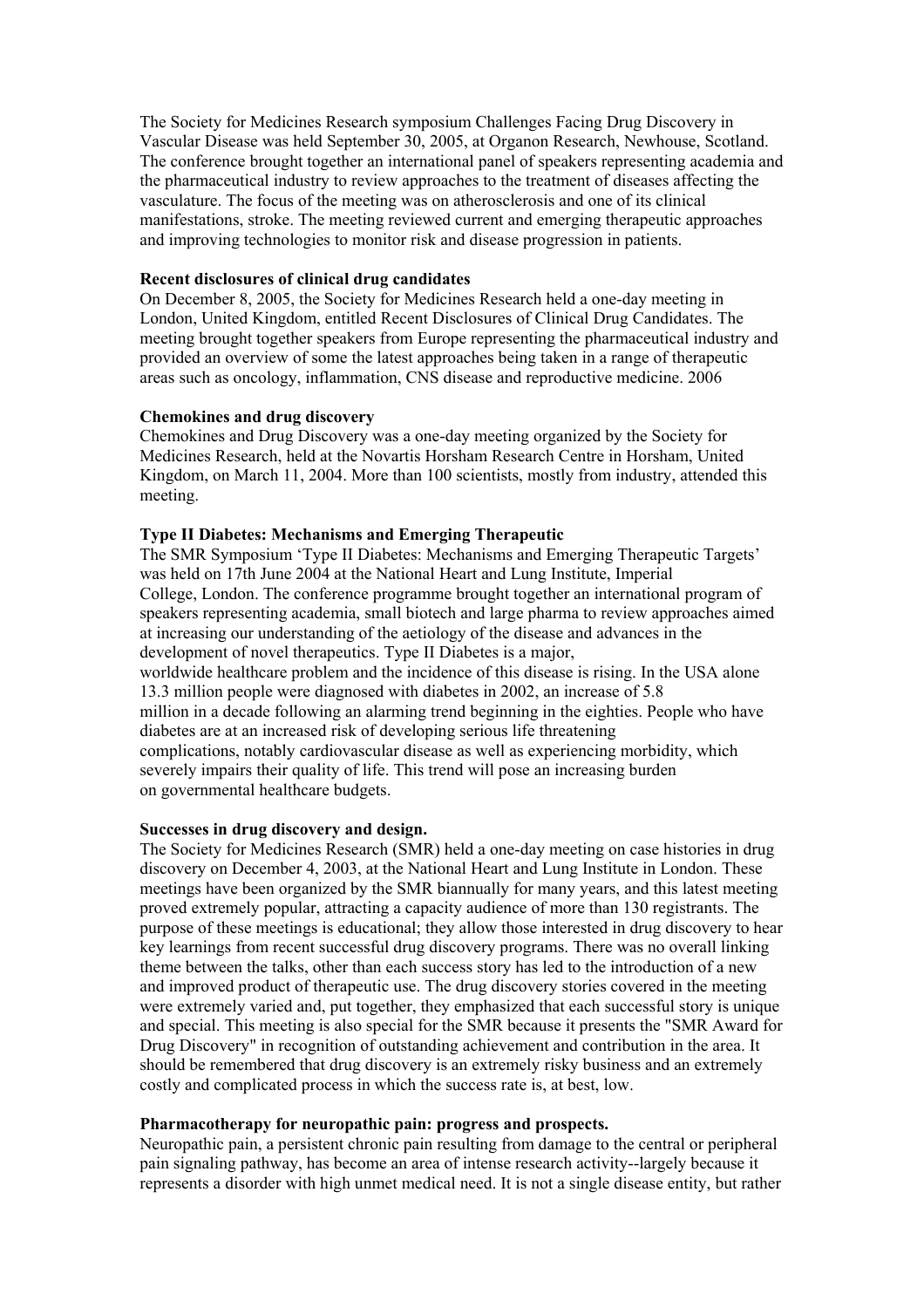includes a range of heterogeneous conditions that differ in etiology, location and initiating cause. Despite this diversity, the clinical presentation is frequently surprisingly similar, which suggests a common biological basis. Until recently, little was known of the mechanisms underlying the various neuropathic pain conditions, making the directed development of novel therapies almost impossible. However, the steady increase in our understanding of the anatomical, cellular and molecular basis of neuropathic pain, coupled with the advent of a number of experimental models of neuropathy, has permitted relatively rapid progress, and the prospects for the emergence of new, more effective therapies look very good. Gabapentin (Pfizer), which appears to act by blocking calcium channels, is the first drug to acquire widespread regulatory approval for the treatment of neuropathic pain. The Society for Medicines Research symposium held June 26, 2003, considered this treatment modality alongside other approaches to therapy, such as N-methyl-D-aspartate receptor antagonists and cannabinoid receptor agonists. The whole meeting provided an excellent description of the challenges facing neuropathic pain drug discovery--at both the research and the development phases of the value chain.

## **Is there a best strategy for drug discovery?**

 The Society for Medicines Research held a meeting on March 18, 2003, at the National Heart & Lung Institute in London, United Kingdom, to discuss strategies for drug discovery. Have the new technologies and management practices enhanced the rate at which we discover new molecular entities? The impressive list of speakers assembled for this conference included a Nobel Laureate and the greatest drug discoverer of all time to make their assessments. They and the metrics provided by the Centre for Medicines Research point to an "innovation gap" in current drug discovery but there are signs that a new foundation bulit upon the genomic sciences is in formation.

#### **Proteomics: New Developments in Target Discovery.**

The Society for Medicines Research in collaboration with the Biological and Medicinal Chemistry sector of the Royal Society for Chemistry held a meeting on September 19, 2002, in London, United Kingdom to discuss proteomics in drug discovery. The meeting gave the most up-to-date overview of current progress in this new field, the challenges in silico, in vitro and in vivo, together with consideration of the increasing contribution of bioanalysis, bioinformatics and pharmacogenomics. Speakers from Celera Genomics, Oxford GlycoSciences and GlaxoSmithKline, among other companies and institutions, were present.

#### **The role of mitochondria in apoptosis.**

 It has recently become apparent that mitochondria play a pivotal role in the process of cell death. In the absence of adenosine 5'-triphosphate (ATP) cells die by necrosis, but if sufficient ATP is available, a cascade of changes is initiated that lead to a much more orderly process of cell death (apoptosis). In addition to providing energy to the cell, mitochondria serve to sequester Ca(2+). Excessive accumulation of Ca(2+) leads to the formation of reactive oxygen species, together with the opening of the mitochondrial permeability transition pore, which depolarizes the mitochondria and leads to mitochondrial swelling. This may also provide a mechanism for the release of cytochrome c from the intermembrane space, although it is clear that there are probably other mechanisms also. Cytochrome c normally functions as part of the respiratory chain, but when released into the cytosol it becomes a critical component of the apoptosis execution machinery, where it activates caspases (cysteine aspartate proteases) and (if ATP is available) causes apoptotic cell death. The regulation of mitochondrial function by proteins related to Bcl-2 is also discussed, together with the prospects for the development of new therapies for disorders associated with cell death.

#### **Functional genomics.**

We are in the midst of a genomics revolution. The first chapter of this revolution will end later this year with the completion of the first draft of the entire human genome; estimates for the exact number of genes in the human genome vary from 50,000 to 140,000. This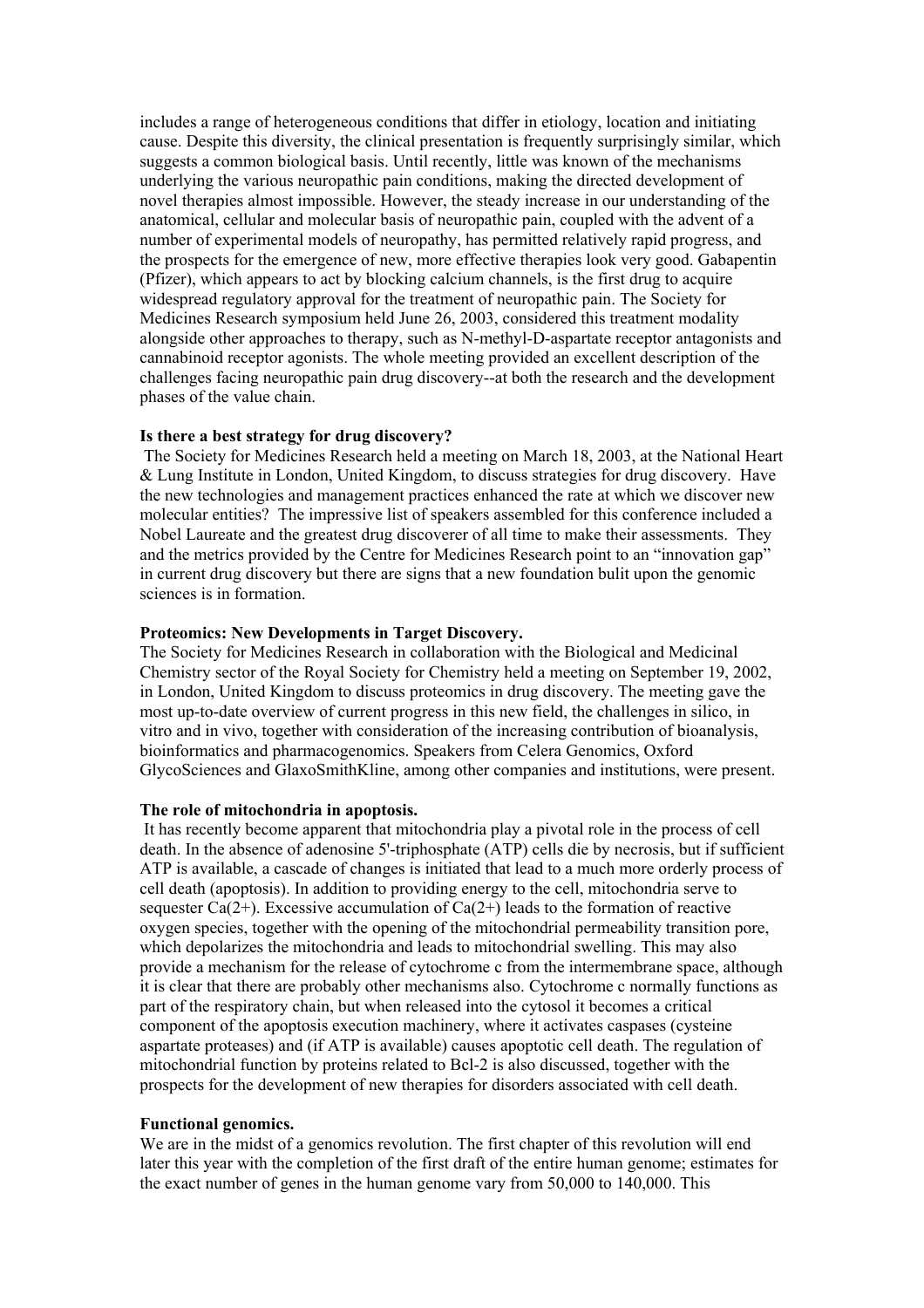endeavour has been a major catalyst for the genomics revolution and has moved science into uncharted territories, which has led to the need to establish both new disciplines and a new vocabulary. Thus we now have pharmacogenomics, genotyping, pharmacogenetics, microarrays, biochips, differential display, bioinformatics and cheminformatic. The meeting provided a taste of the wealth of information that is now being accumulated under the name of both genomics and proteomics. The challenge ahead will be turning this information into knowledge and then translating this knowledge into new therapies.

## **Case Histories in Drug Discovery and Design 2001.**

The Society for Medicines Research (SMR) held a one-day symposium, entitled "Case Histories in Drug Discovery 2001," on December 6, 2001, at the National Heart and Lung Institute in London. The talks shared one common theme: success stories in drug discovery that have led to new and improved products for therapeutic use. With an emphasis on individual contributions to drug research, each story was considered in the context of an everchanging, high-risk industry in which research processes are complicated, the success rate is low and costs are extreme. Also incorporated in the meeting was the presentation of the "SMR Award for Drug Discovery," an award given in recognition of outstanding achievement in and contribution to drug discovery.

#### **Research Strategies for Orphan G-Protein-Coupled Receptors.**

 The Society for Medicines Research meeting on orphan G-protein-coupled receptors (GPCRs) was held on March 7, 2002 at the Novartis Research Centre in Horsham, United Kingdom. The dynamic and highly competitive field of GPCR research was the focus of this SMR meeting, featuring speakers from Pharmagene, Manchester University, GlaxoSmithKline, The Royal Danish School of Pharmacy, Pfizer, AstraZeneca, Merck and Synaptic. The meeting attracted a large and enthusiastic audience interested in the research efforts of leading international research teams in the area of GPCR research, whose immediate aim is to evolve the novel molecular targets into lead discovery programs.

#### **Trends in medicinal chemistry.**

 The Society for Medicines Research held a meeting on Trends in Medicinal Chemistry on November 30, 2000, in Stevenage, U.K., with the goal of alerting researchers to emerging areas of chemistry and novel classes of compounds likely to lead to new approaches to the treatment of disease. Speakers from nine pharmaceutical companies described areas of research that included phosphodiesterase inhibitors, adenosine receptor ligands, VEGF RTK inhibitors, RNA-protein interaction inhibitors, NMT inhibitors, anti-HCV agents and antidepressants.

## **Research Strategies for Orphan G-Protein-Coupled Receptors.**

The Society for Medicines Research meeting on orphan G-protein-coupled receptors (GPCRs) was held on March 7, 2002 at the Novartis Research Centre in Horsham, United Kingdom. The dynamic and highly competitive field of GPCR research was the focus of this SMR meeting, featuring speakers from Pharmagene, Manchester University, GlaxoSmithKline, The Royal Danish School of Pharmacy, Pfizer, AstraZeneca, Merck and Synaptic. The meeting attracted a large and enthusiastic audience interested in the research efforts of leading international research teams in the area of GPCR research, whose immediate aim is to evolve the novel molecular targets into lead discovery programs.

#### **New horizons in drug metabolism, pharmacokinetics and drug discovery**

Along with minimal toxicity, good drug metabolism and pharmacokinetic (DMPK) properties are essential for the clinical success of a drug candidate. A major cause of failure of orally administered drugs during their development is the discovery that in humans they have low intestinal absorption and/or high clearance causing low and variable bioavailability. In addition, drug interactions and the presence of active metabolites can prevent or complicate their successful development. With poor pharmacokinetics, it can be difficult to achieve a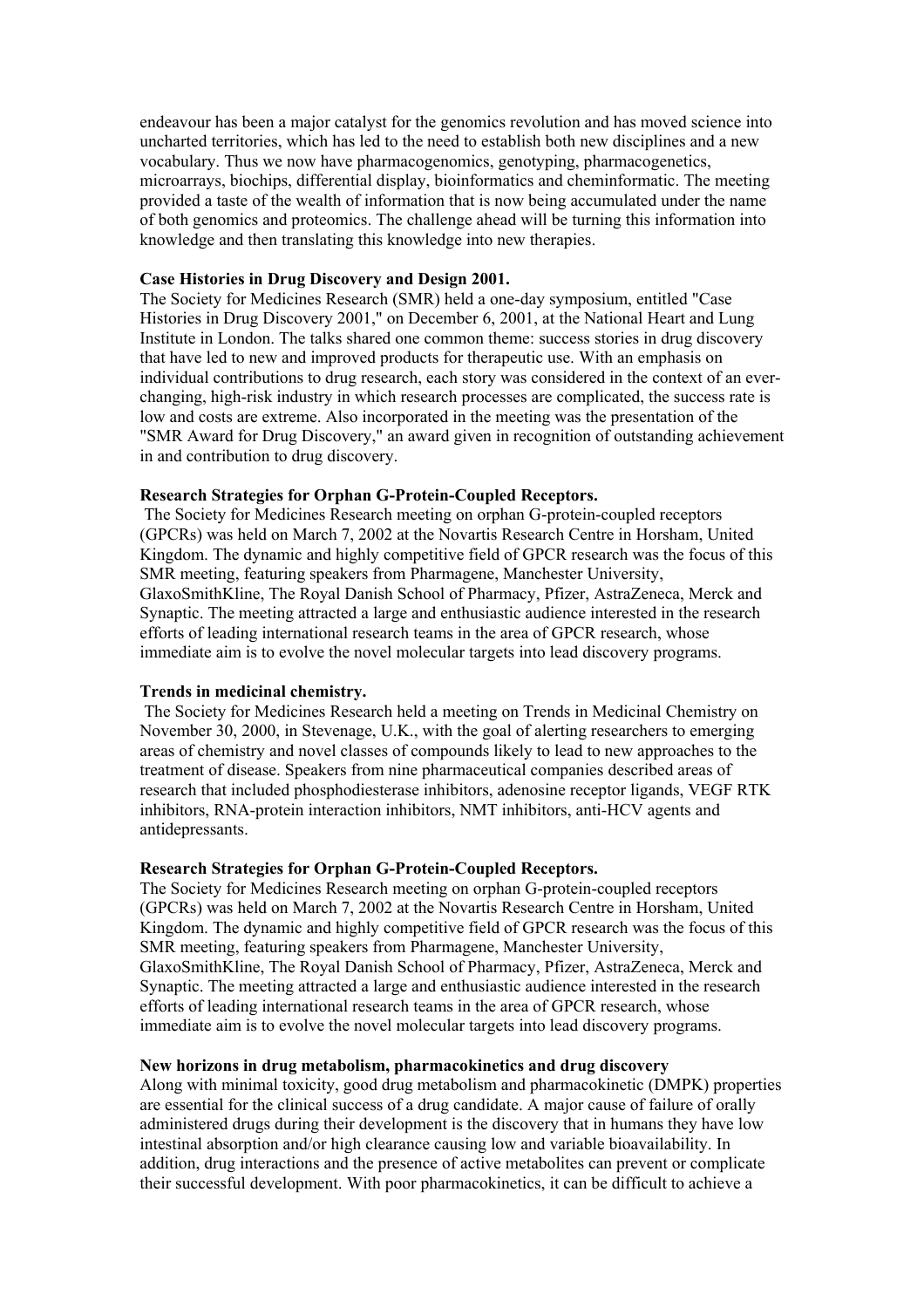suitable dosage regimen for the required pharmacodynamic action. The main role of DMPK in discovery is, therefore, the prediction of human pharmacokinetics and metabolism. Reducing the rate of attrition during drug discovery and development is now considered essential, particularly as it is now possible to screen an ever-greater number of compounds.

## **Smoking-related lung disease: prospects for new drug therapy**

The first 2001 meeting of the Society for Medicines Research, held in London on March 14, was devoted to emerging treatments for chronic obstructive pulmonary disease, commonly referred to as smoking-related lung disease or COPD. As COPD afflicts more and more people around the world, the dual need for preventative measures and therapeutic approaches will also continue to grow. During this sobering yet inspiring symposium, researchers looked at compounds that are currently in phase III clinical studies; reactive oxidant species, proteases and neutrophil chemotactics as therapeutic targets; and finally, the potential of monoclonal antibodies and retinoids.

## **Adaptations and innovations in drug delivery**

The most recent meeting organized by the Society for Medicines Research, entitled Improving Medicines Through Drug Delivery, was held at the National Heart and Lung Institute in London on July 5, 2001. Drug delivery is increasingly becoming a central technology in the research and development of better medicines. This is so for at least three reasons. First, new drugs are being derived from complex biological molecules that are not readily amenable to oral delivery. Second, improved medicine is recognized as requiring better dosing regimens for the patient. Both compliance and preference are improved by reduced dosing frequency, and it is rare for new products to require three-times-daily administration. Lastly, drug delivery technology has come a long way in the past 20 years, beyond controlled-release pharmaceuticals to polymer conjugates and dry powder-inhaled proteins.

## **Case Histories in Drug Discovery and Design 2001**

The Society for Medicines Research (SMR) held a one-day symposium, entitled .Case Histories in Drug Discovery 2001,. on December 6, 2001, at the National Heart and Lung Institute in London. The talks shared one common theme: success stories in drug discovery that have led to new and improved products for therapeutic use. With an emphasis on individual contributions to drug research, each story was considered in the context of an ever-changing, high-risk industry in which research processes are complicated, the success rate is low and costs are extreme. Also incorporated in the meeting was the presentation of the .SMR Award for Drug Discovery,. an award given in recognition of outstanding achievement in and contribution to drug discovery.

#### **Functional genomics.**

We are in the midst of a genomics revolution. The first chapter of this revolution will end later this year with the completion of the first draft of the entire human genome; estimates for the exact number of genes in the human genome vary from 50,000 to 140,000. This endeavor has been a major catalyst for the genomics revolution and has moved science into uncharted territories, which has led to the need to establish both new disciplines and a new vocabulary. Thus we now have pharmacogenomics, genotyping, pharmacogenetics, microarrays, biochips, differential display, bioinformatics and cheminformatic. The meeting provided a taste of the wealth of information that is now being accumulated under the name of both genomics and proteomics. The challenge ahead will be turning this information into knowledge and then translating this knowledge into new therapies

## **The role of mitochondria in apoptosis.**

It has recently become apparent that mitochondria play a pivotal role in the process of cell death. In the absence of adenosine 5'-triphosphate (ATP) cells die by necrosis, but if sufficient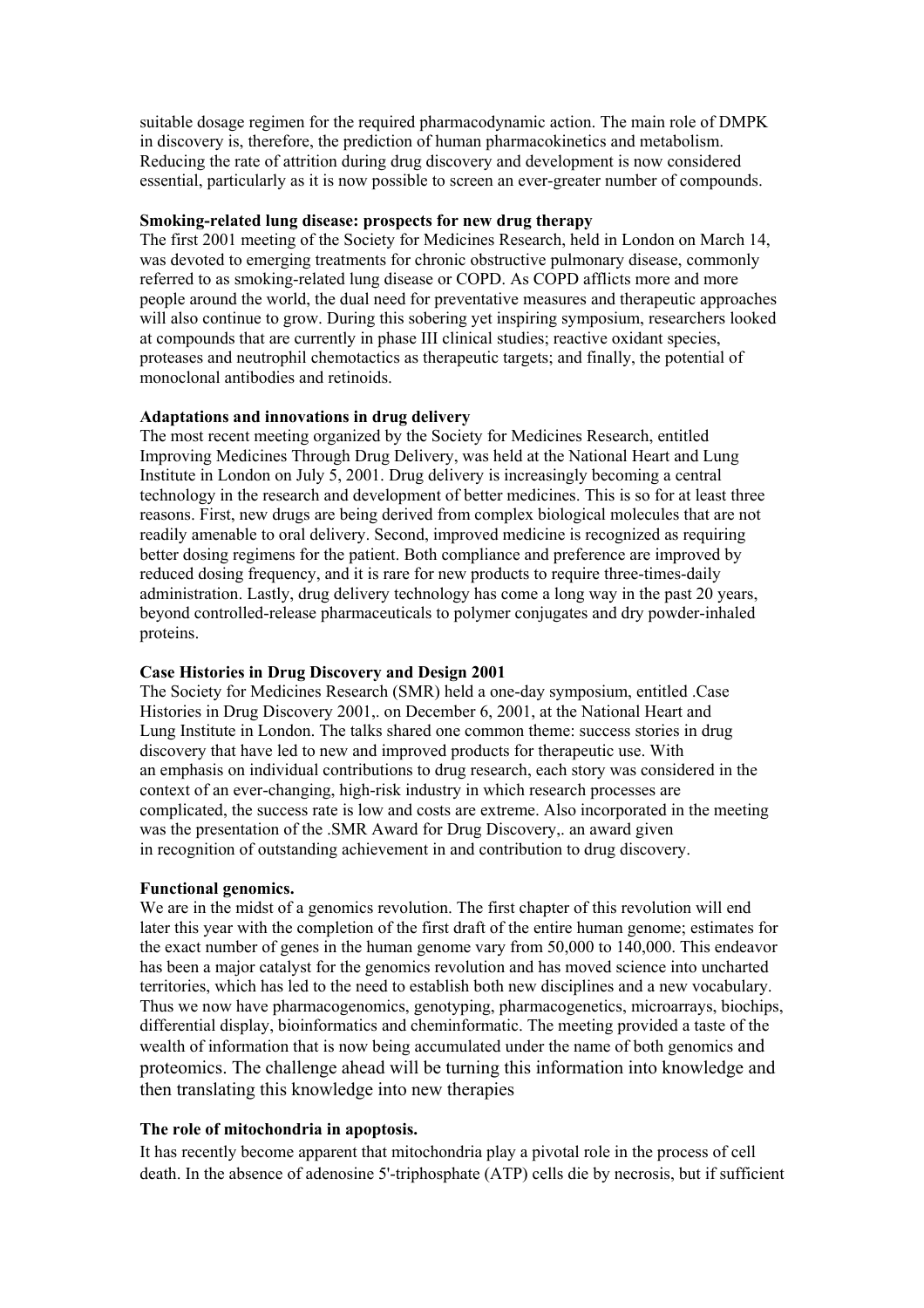ATP is available, a cascade of changes is initiated that lead to a much more orderly process of cell death (apoptosis). In addition to providing energy to the cell, mitochondria serve to sequester Ca(2+). Excessive accumulation of Ca(2+) leads to the formation of reactive oxygen species, together with the opening of the mitochondrial permeability transition pore, which depolarizes the mitochondria and leads to mitochondrial swelling. This may also provide a mechanism for the release of cytochrome c from the intermembrane space, although it is clear that there are probably other mechanisms also. Cytochrome c normally functions as part of the respiratory chain, but when released into the cytosol it becomes a critical component of the apoptosis execution machinery, where it activates caspases (cysteine aspartate proteases) and (if ATP is available) causes apoptotic cell death. The regulation of mitochondrial function by proteins related to Bcl-2 is also discussed, together with the prospects for the development of new therapies for disorders associated with cell death.

## **Stroke: therapeutic approaches**

Speakers at the Society for Medicines Research Symposium on Stroke, held July 9, 1998, in Windlesham, U.K., covered topics ranging from reasons for failure of drugs in late-stage clinical trials to in vitro and in vivo models of ischemia to therapeutic approaches to this disorder. The take-home message was that the side effect profile in humans needs to be closely examined, with emphasis on the pharmacokinetics and distribution to minimize the cardiovascular effects.

## **Update on antiobesity drugs**

The Society for Medicines Research organized a one-day meeting on antiobesity drugs on March 26, 1998, in London. Current environmental risks for obesity include an increase in the proportion of fat consumption.especially an increase in the fat-tocarbohydrate ratio.and an increase in a sedentary life-style without an appropriate lowering in food intake. Energy balance plays a pivotal role of in the control of body stores. Knowing the mechanisms of the control of energy intake and energy expenditure provides explanations for the incidence of obesity and also possible sites for drug intervention. The genetic basis for obesity is complex, with the probability of a number of interacting genes being involved (polygenic inheritance). Each of the main components of the energy balance relationship has a distinct genetic basis. The ob gene was first identified in 1994 by Friedman, and its product is leptin, which may well be a potential target for obesity treatment. Speakers at the meeting highlighted various targets that hold promise in developing pharmacological treatments for obesity: increasing the activity of satiety factors (CCK-8, GPL-1, ACTH, aMSH and 5-HT acting on 5-HT2C receptors); inhibiting orexigenic agents (NPY, MCH, galanin); targeting thermogenesis (b3-adrenergic agonists and uncoupling proteins); targeting fat absorption; and targeting neuropeptides. Some of the compounds developed to act on these sites are now becoming available.

## **Links and collaborations**

The Society is a member of the European Federation of Medicinal Chemistry (EFMC) and in correspondence with the Commission on Medicinal Chemistry of the International Union of Pure and Applied Chemistry (IUPAC).

#### **Contact details**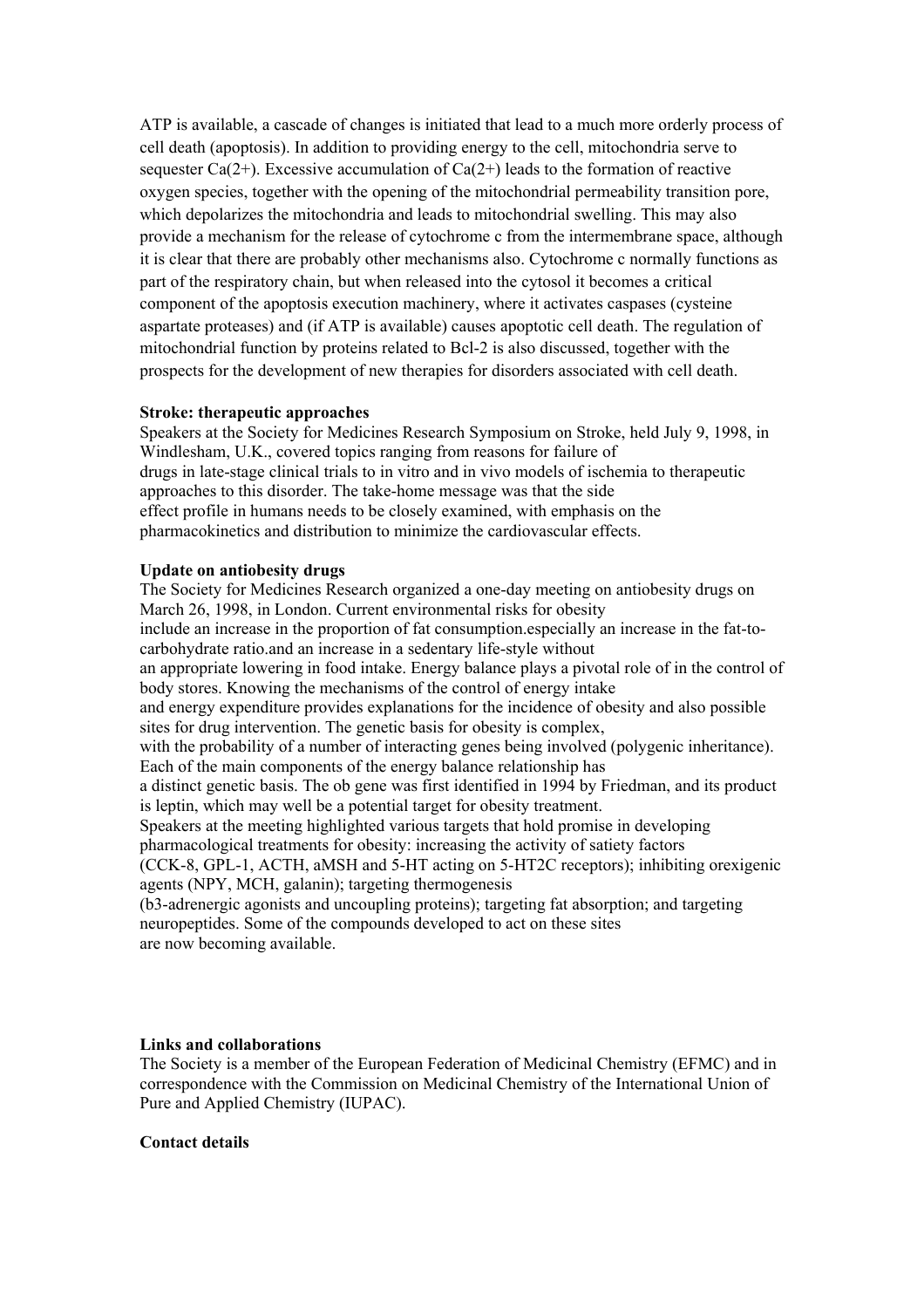The permanent address of the Society's Secretariat is 840 Melton Road, Thurmaston, Leicester, LE4 8BN at (Tel: 0208 44 (0)116 269 1048; Fax: +44 (0)116 264 0141; E mail: secretariat@smr.org.uk), to which all routine enquiries should be addressed.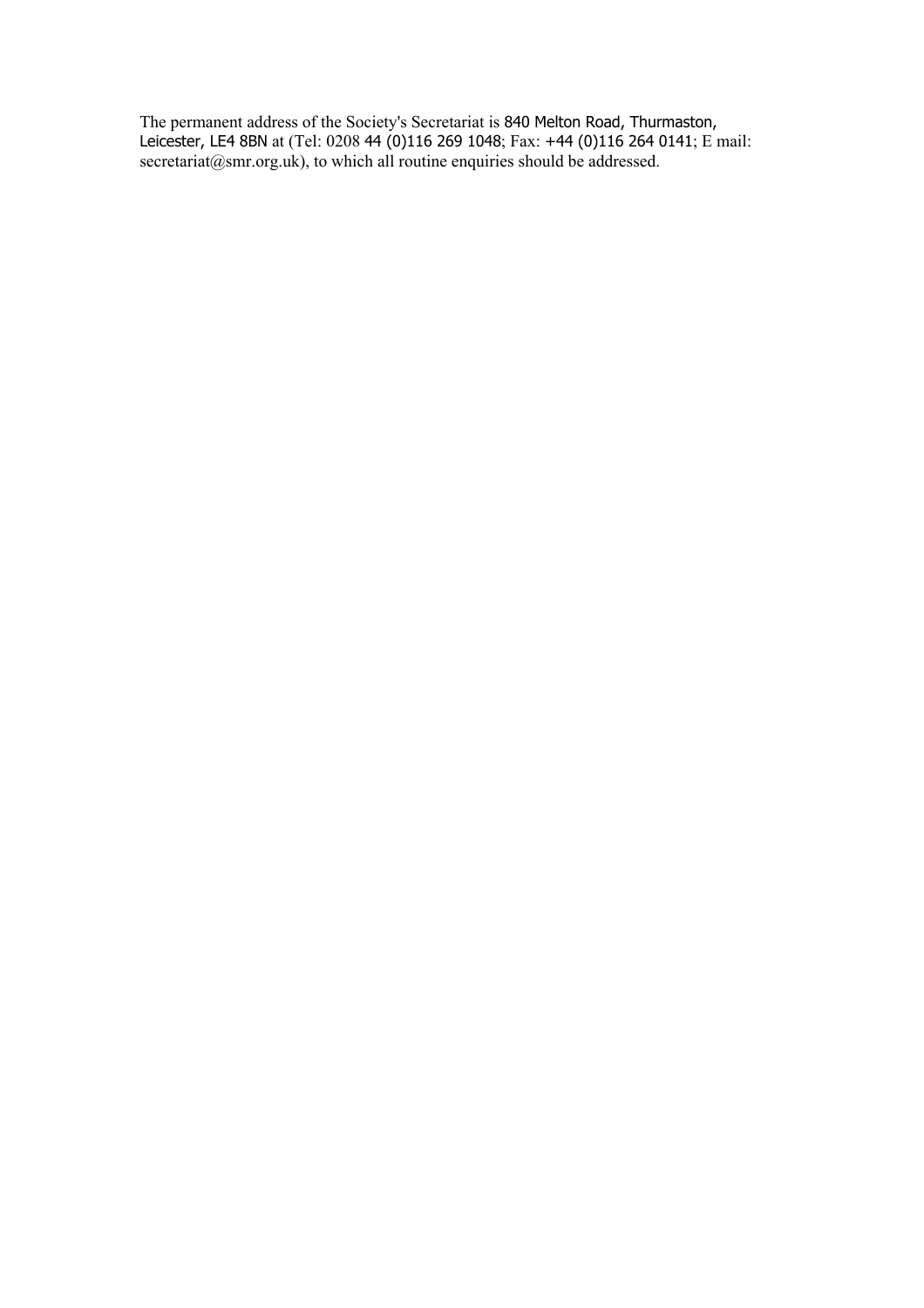# **Executives of the Society**

| <b>Chairs</b>    | <b>Secretaries</b> | <b>Treasurers</b>    |
|------------------|--------------------|----------------------|
| Dr A.M Palmer    | Prof I. Morris     | Dr P. Warne          |
| $(2005 - 2007)$  | $(2005 - 2007)$    | $(2003-)$            |
| Dr G. Stemp      | Dr A.M Palmer      | Dr P. Warne          |
| $(2003 - 2005)$  | $(2001 - 2005)$    | $(2003-)$            |
| Dr M. Duckworth  | Dr M. Duckworth    | Dr M Giembycz        |
| $(2002 - 2003)$  | $(1999 - 2002)$    | $(2001 - 2003)$      |
| Dr D. Cavalla    | Dr D. Cavalla      | Dr G. Stemp          |
| $(2000-2001)$    | $(1995-1999)$      | $(1999 - 2001)$      |
| Dr I. Francois   | Dr J.J. Archibald  | Dr C.A.J. Wilson     |
| $(1998 - 2000)$  | $(1987-1995)$      | $(1995-1999)$        |
| Dr B. Morgan     | Dr J.D. Flack      | Dr M.P.L. Caton      |
| $(1996 - 1998)$  | $(1976 - 1987?)$   | $(1986 - 1995)$      |
| Dr M. Chapleo    | Dr Alma Simmonds   | Dr K.J. Child        |
| $(1994-1996)$    | $(1966 - 1975)$    | $(1980 - 1985)$      |
| Dr C.A.J. Wilson |                    | Dr R.W. Brimblecombe |
|                  |                    | $(1976-1979)$        |
| Dr C.R. Ganellin |                    | Dr J.F. Cavalla      |
| $(1985 -$        |                    | $(1966 - 1975)$      |
| Dr B.C.L. Walker |                    |                      |
| $(1984 - 1985)$  |                    |                      |
| Dr A Bennett     |                    |                      |
| $(1982 - 1983)$  |                    |                      |
| Dr J.D. Coombes  |                    |                      |
| $(1980 - 1981)$  |                    |                      |
| Dr J.F Cavalla   |                    |                      |
| $(1977-1979)$    |                    |                      |
| Dr T.I. Wrigley  |                    |                      |
| $(1975-1976)$    |                    |                      |
| Dr W.G.M. Jones  |                    |                      |
| $(1973-1974)$    |                    |                      |
| Dr D. Jack       |                    |                      |
| $(1970-1972)$    |                    |                      |
| Dr N.J. Harper   |                    |                      |
| $(1966 - 1969)$  |                    |                      |
|                  |                    |                      |
|                  |                    |                      |

**Honorary Life Members**  Dr Alma Simmonds Dr John F. Cavalla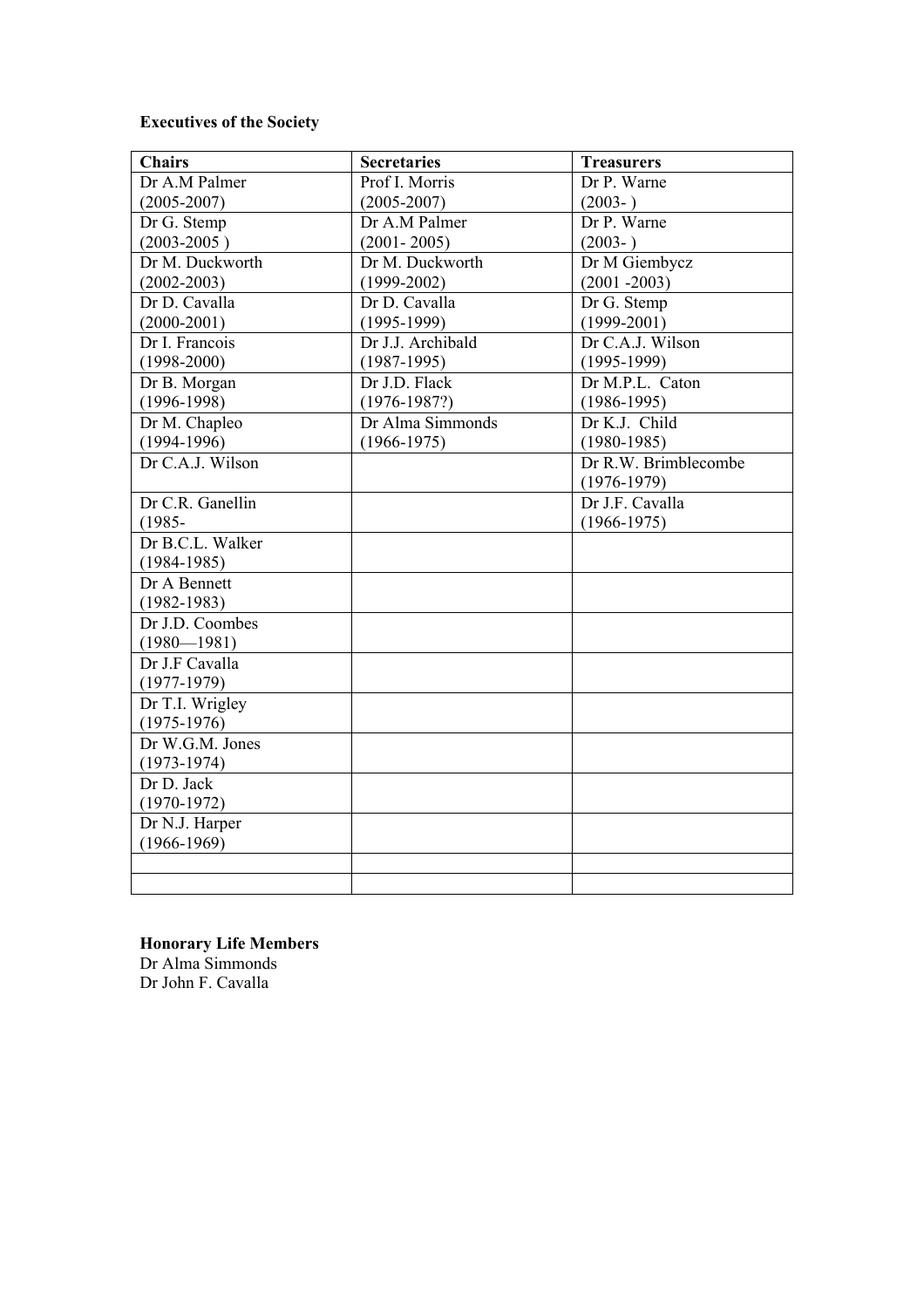# **List of Past Symposia**

## 2006

- ♦ Translational Sciences Turning Drug-like Molecules into Medicines
- Cancer Treatments for the New Millennium

#### 2004

- Chemokines and Drug Discovery
- ♦ Type II Diabetes: Mechanisms and Emerging Therapeutic Targets
- ♦ CNS Drug Discovery: Challenges and Solutions
- ◆ Trends in Medicinal Chemistry

## 2003

- ♦ Is there a best strategy for Drug Discovery?
- ♦ Pharmacology for Neuropathic pain: progress and prospects
- $\triangle$  Trends in early drug safety
- ♦ Case Histories in Drug Discoveries and Design

## 2002

- $\leftrightarrow$  Orphan Receptors
- ♦ New horizons in drug metabolism, pharmacokinetics and drug discovery
- ◆ Proteomics
- $\bullet$  Trends in medicinal chemistry

#### 2001

- Smoking-related Lung Disease (COPD): Prospects for New Therapy
- Improving medicines through drug delivery
- The role of sodium channels in disease
- Case histories in drug discovery and design

## 2000

- ◆ Functional Genomics
- The Role of Mitochondria in Apoptosis
- ♦ Conquering Antibacterial Resistance
- Trends in Medicinal Chemistry

#### 1999

- ◆ Anti-Obesity Drugs
- ◆ Protein Kinases: Therapeutic Opportunities
- $\leftrightarrow$  Angiogenesis
- ◆ Nuclear Receptors
- Case Histories & SMR Award Lecture

#### 1998

- ♦ Anti-Obesity Drugs
- ◆ Stroke: Therapeutic Opportunities
- Therapeutic Aspects of Cell Adhesion
- ◆ Trends in Medicinal Chemistry

- ♦ New Frontiers in the Treatment of Epilepsy
- ♦ Controlling Pain in the 21st Century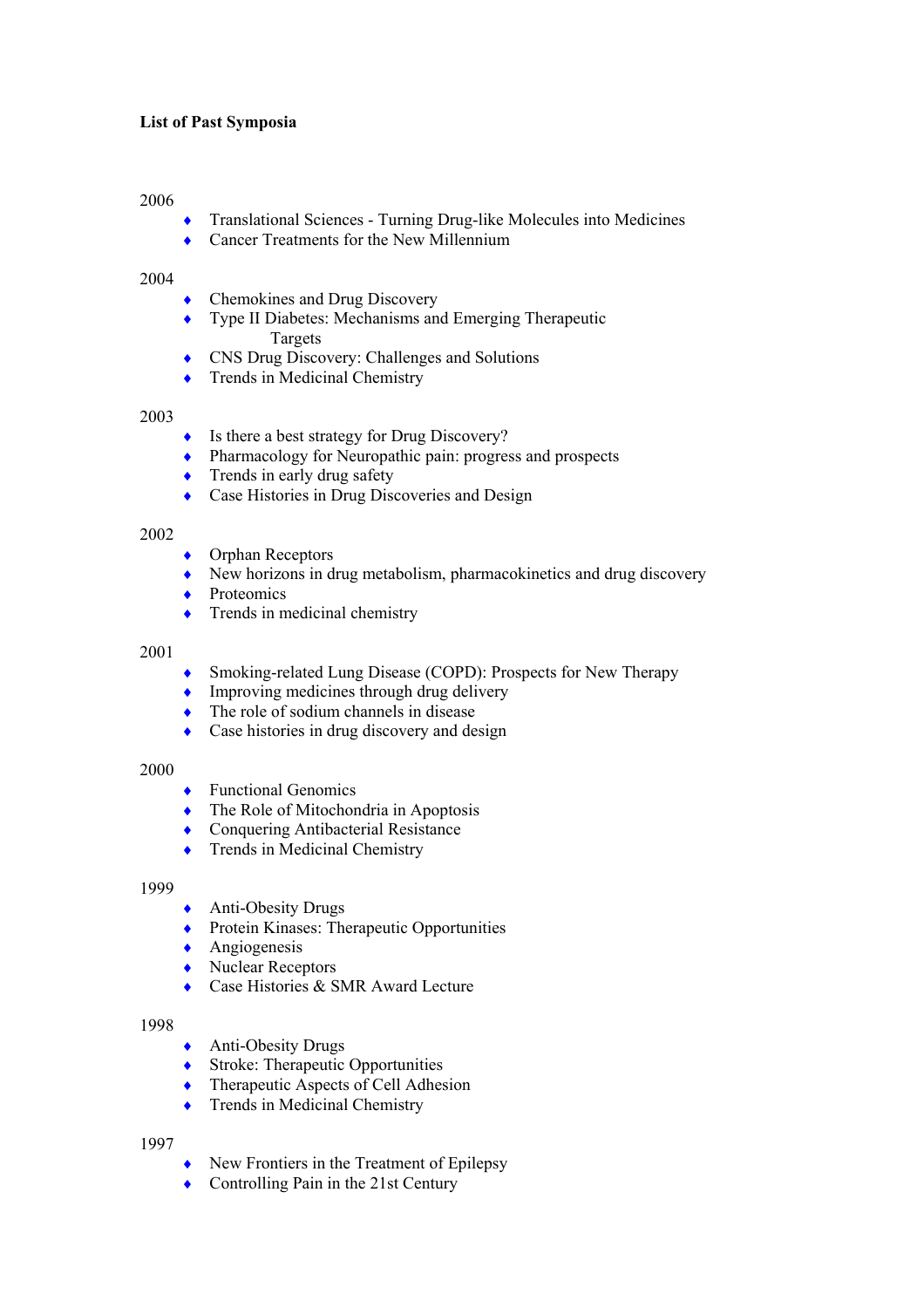- ♦ Alzheimer's Disease
- ♦ Case Histories & SMR Award Lecture

- New Technologies in Drug Discovery
- ◆ Cancer Therapy the way forward
- $\triangle$  Trends in Medicinal Chemistry
- ♦ Endothelins: New Therapeutic Opportunities

## 1995

- $\bullet$  Choline lipids & their role in cellular signalling
- Trends in Medicinal Chemistry
- ◆ Case Histories & SMR Award Lecture

## 1994

- ♦ Possibilities for Novel Therapies the L-Arginine to Nitric Oxide Pathway
- $\triangle$  Trends in Medicinal Chemistry
- ♦ Schizophrenia
- ◆ Case Histories

## 1993

- $\bullet$  Channel Modulators-new therapeutic opportunities
- ♦ Depression & Aspartic proteinases( Joint with Italian Chemical Society)
- $\bullet$  Neuroendocrinimmunology
- ♦ Membrane Transport, Case Histories & SMR Award Lecture (Joint with BACR)

#### 1992

- $\bullet$  Therapeutic opportunities from purinergic transmission
- $\triangle$  Antiviral chemotherapy Psoriasis
- ◆ Osteoporosis
- $\triangle$  Gene therapy & Genetic disorders

## 1991

- ♦ Non-Peptide Antagonists for Peptide Receptors
- $\leftrightarrow$  PAF
- $\bullet$  Osteoarthritis
- Case Histories of Drug Discovery

## 1990

- ◆ Tropical Diseases
- ♦ Immunity and Chemotherapy (Residential)
- ♦ Molecular Approaches to the treatment of HIV Infection
- Drugs for the treatment of Sexual Dysfunction

#### 1989

- ◆ Aspects of Endocrine Toxicology
- ◆ Obesity
- ♦ Leukotrienes
- ◆ Case Histories of Drug Discovery

- ◆ Diabetes
- Atherosclerosis
- Peptides and drug discovery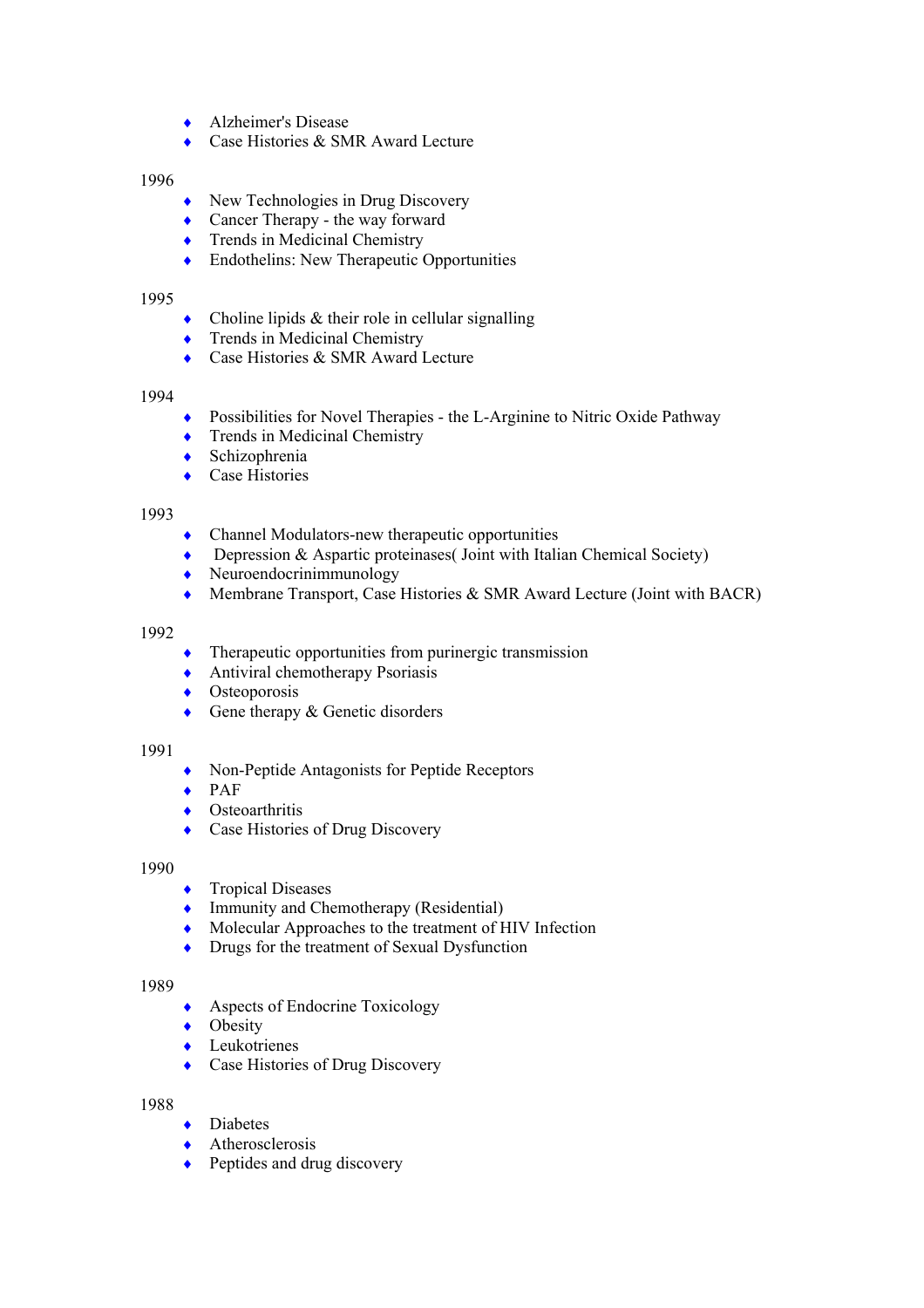5HT

## 1986

- ♦ Chemistry and pharmacology of dopamine receptor agonists and antagonists
- Advances in drug delivery (Residential meeting in Cambridge)
- ♦ Trends and changes in drug research and development
- $\leftrightarrow$  Antiviral chemotherapy

## 1985

- $\bullet$  Joint meeting with the Pharmaceutical division of the Italian Chemical Society; Rimini, Italy)
- $\triangle$  Rheumatoid arthritis
- Computers in drug design
- ♦ Senile dementia of the Alzheimer type

## 1984

- $\bullet$  The role of membrane receptors in drug discovery
- ♦ Drug aspects in gastro-intestinal motility, secretion & absorption (Satellite symposium to IUPHAR 9<sup>th</sup> International Congress of Pharmacology; residential meeting in Cambridge)
- ♦ Natural products research as an aid to future drug discovery

## 1983

- ♦ Advances and research methodology for CNS drugs (Residential meeting in Bristol)
- Current trends in cancer chemotherapy
- $\triangle$  Current concepts in ocular therapy
- $Camabinoids their possible therapeutic uses?$

## 1982

- $\triangle$  Recent aspects of skin disorders
- Centrally acting analgesics
- ◆ Cardiac failure
- $\triangle$  Fertility control in the 21<sup>st</sup> Century

## 1981

- ♦ Adrenoreceptor drugs (Residential in Manchester)
- ♦ Recent advances in veterinary medicine
- ♦ Asthma
- $\bullet$  Isotopes in drug research

#### 1980

- Risk-benefit analysis in drug research (Residential meeting in Cantebury)
- Drugs and the foetus
- Chemical properties and drug action
- $\leftarrow$  Genetic engineering

- ♦ Computers in research and development
- The gut as a target for drug research
- Oral cavity diseases and treatment
- Synthetic development in the prostanoid field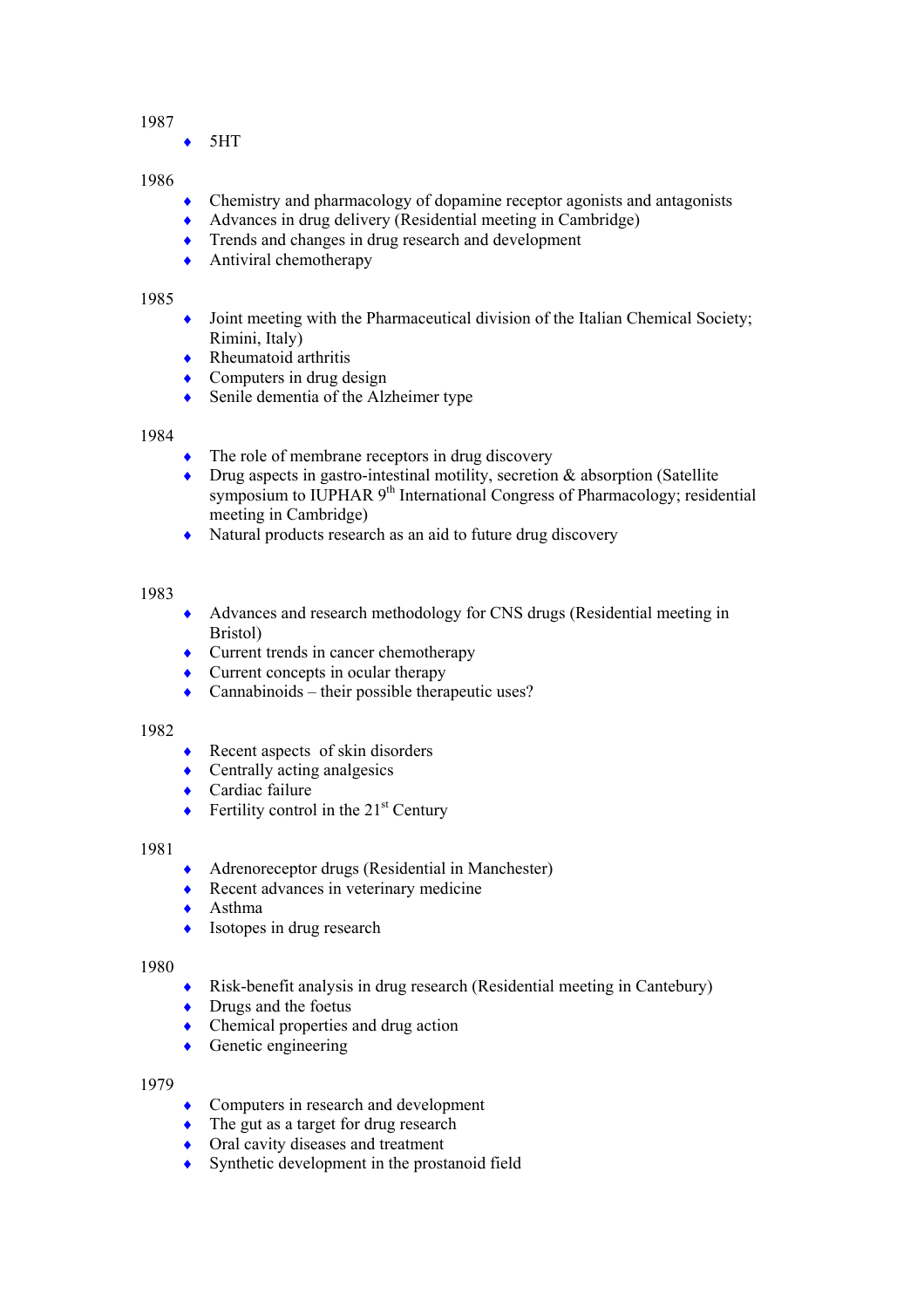- $\triangle$  Burns and drug action
- $\bullet$  Drugs, transmitters and behaviour
- ♦ International symposium on medicinal chemistry (Brighton)

## 1977

- $\bullet$  Drugs used in diseases of the skin
- ♦ Industrial drug discovery (Residential meeting in York)
- $\bullet$  Drug intervention in the ageing process
- $\bullet$  Stimulation of immunological defence mechanisms
- $\bullet$  Biochemical approaches to antibiotics

#### 1976

- $\triangle$  Allergic reactions in skin
- ◆ Fertility
- ♦ Cyclic nucleotide systems: Targets for drug design

#### 1975

- ♦ Chemical properties of drugs (Joint meeting with the British Pharmacological Society)
- $\bullet$  The role of toxicology in the development of a drug
- ◆ Prolactin
- ♦ Inflammation (Residential meeting in Nottingham)
- ◆ Headache
- Drug metabolism and drug development

## 1974

- $\bullet$  Essential hypertension
- $\triangle$  Anti-obesity drugs
- ♦ Human and veterinary trematode infections

#### 1973

- $\bullet$  Development of analgesic drugs
- ◆ Biochemistry and treatment of depression
- ◆ Perspectives in ischaemic heart disease
- $\triangle$  Recent developments in antibiotics

#### 1972

- ♦ Anaesthetic and neuromuscular blocking drugs
- $\bullet$  Drug availability for medicines
- ♦ Drug research and development: Factors governing its productivity
- $\bullet$  Conformation and drug action
- The anxiety state and its treatment with drugs

- $\triangle$  Recent advances in medicinal chemistry
- ◆ Peptic ulceration
- $\leftrightarrow$  Horizons in drug research
- Interferon and interferon inducers
- Schizophrenia: Biochemistry and drug treatment